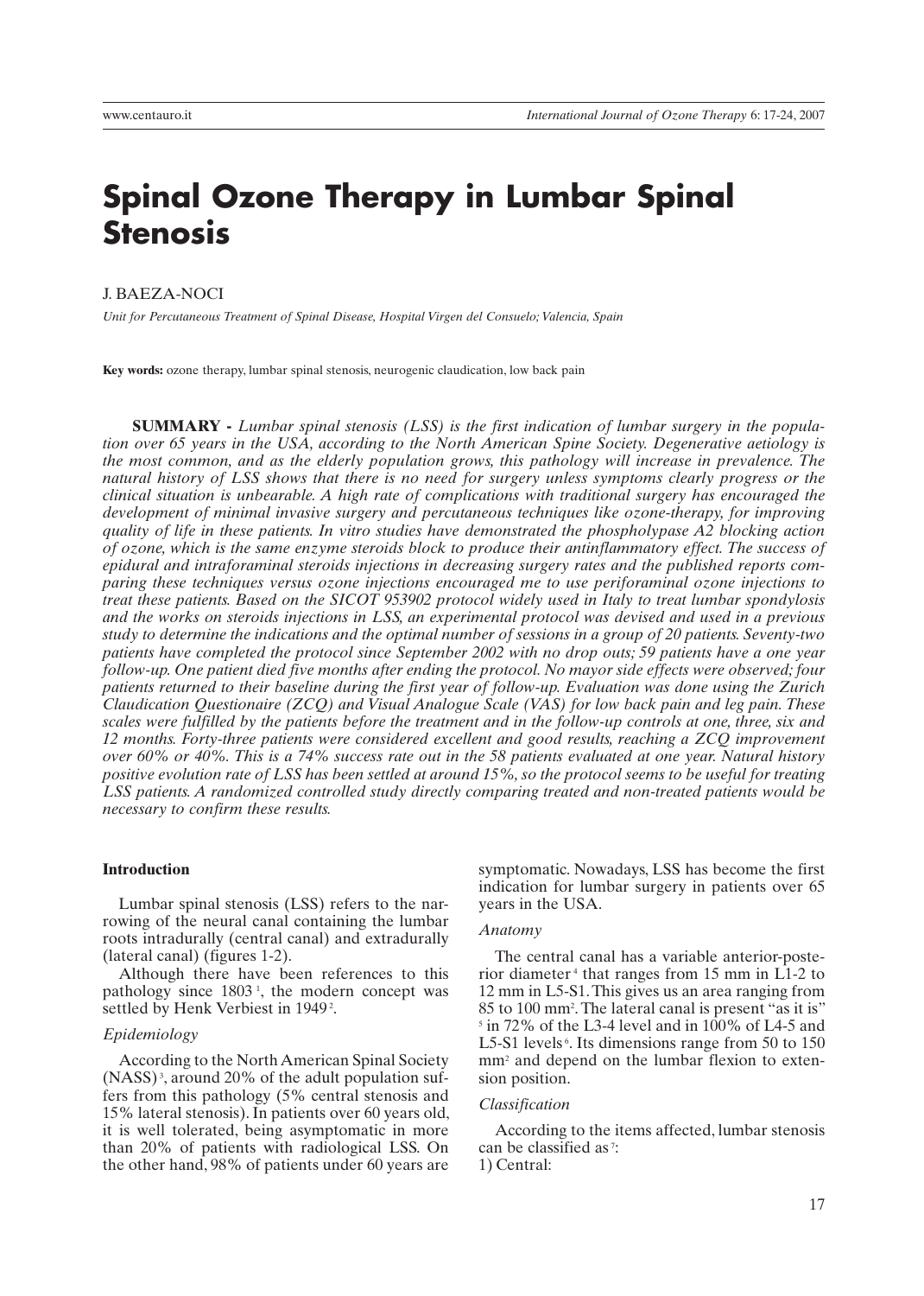

Figure 1 Figure 2

a) Absolute: when the central canal diameter is below 10 mm or the area is below 65 mm<sup>2</sup>.

b) Relative: when the central canal AP diameter is between 10 and 12 mm (area between 65 to 85 mm<sup>2</sup>) and one of the following factors is present:

- Disc protrusion.
- Body posterior osteophytes.
- Flavum ligament hypertrophy.

c) Combined: relative stenosis with the presence of more than one concomitant factor.

2) Lateral: narrowing greater than 50% of the area.

3) Mixed: central + lateral.

Depending on the aetiology, LSS can be classified as 8:

1) Primary:

a) Idiopathic: short pedicles, spondilolysthesis with spondilolysi.s

b) Achondroplasy.

2) Secondary:

- a) Degenerative.
- b) Iatrogenic: post-surgery.

c) Post-traumatic: body fracture, pedicle/isthmus fracture.

d) Others: Paget disease, skeletal fluorosis, etc.

### *Clinical symptoms*

LSS give rise to three main symptoms:

- Neurological intermittent claudication.
- Radicular pain and/or discomfort.
- Low back pain.

The three symptoms are related to the patient's position. Seated position and slight lumbar flexion produces relief of pain due to an enlargement of the size of both canals. On the other hand, the upright position and lumbar extension reduce the size of the canals, worsening the symptoms. The lumbar pain is related to the anatomical damage of what Kirkaldy-Willis named the "three joint complex".



Two different factors have been proposed to explain the neurological alterations<sup>10,11</sup>: a mechanical factor and a vascular factor. The mechanical factor is obviously deduced from the observation of the symptoms that clearly change in relation to the patient's position. The chronic compression of root and ganglion produces oedema and fibrosis in these structures, with hyperexcitability and ectopic firing. The anatomopathological findings also show vascular stasis and hypoxic changes, related indirectly to the mechanical factors, increasing the malfunctioning of the neural structures.

### *Diagnosis*

Medical history and physical examination disclose the three typical symptoms, which are not present in all cases. We confirm the diagnosis with imaging (X-ray, CT, MRI) and neurophysiologic assessment.

### *Natural history*

Before treatment, we must know the natural evolution of LSS to properly decide the best management for our patients. I emphasize two papers: the first one by Johnson 12 who followed 32 patients with LSS during 49 months; 70% remained without clinical changes, 15% worsened needing surgery and 15% improved the baseline; the second paper by Atlas et  $\overline{Al}^{13}$ , known as the Maine Lumbar Spine Study, followed 42 patients with conservative treatment for ten years; 36% of patients needed surgery, 40% of them being satisfied after the surgery; the remaining patients (64%) did not need surgery and 54% of them were satisfied.

# *Treatment*

From these papers and other similar reports, there is strong evidence that treatment should be conservative unless there is severe pain, an unbear-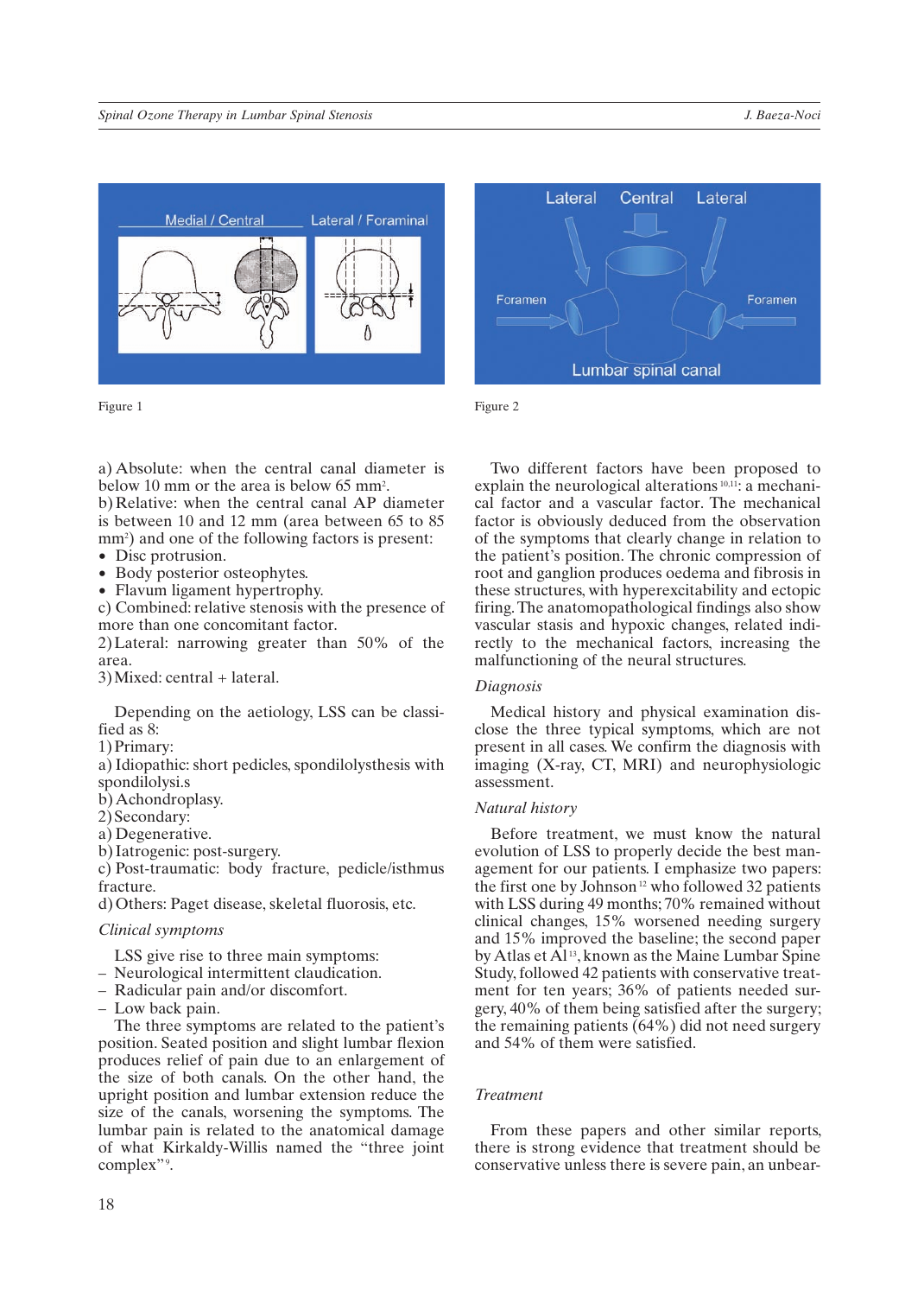

Figure 3

able clinical situation or progression of the neurological deficit.

Although it is the first option for the majority of patients, conservative treatment has not been standardized<sup>14,15</sup>. It is based on:

- Analgesic drugs.
- NSAID.
- Gabapentin and pregabalin (under testing).
- Steroids: oral, epidural, intraforaminal.
- Physical therapy.
- Lumbar support.

Surgical treatment comprises two groups of techniques:

- Neural decompression:
	- Bone removal:
		- Laminectomy (total, partial).
		- Facetectomy.
		- Recalibrating.
		- Spur removal.
	- Interespinous devices.
- Spine fixation:
	- Non-instrumented.
	- Instrumented:
		- Posterior.
		- Anterior: PLIF, TLIF, ALIF.

The first group of techniques is devoted to improving the neurological symptoms. The second group is for low back pain and instability if present. Surgical treatment is not standardized either <sup>16</sup> and has to be indicated individually<sup>17</sup> as each case is different. On the other hand, patients are usually elderly, with concomitant pathology, high surgical risk and multilevel disease. Moreover, there is a high rate of iatrogenics 18,19 (instability, fibrosis, dural tears, root damage, fusion failure, implant malposition, infection, ...) and  $NASS<sup>20</sup>$  refers up to 23% of re-operations during the first year.

### *Rational use of ozone therapy*

There are several reasons to justify the use of ozone in LSS:

– According the natural history of LSS, the majority of patients do not substantially worsen over time, so surgical treatment can wait in most cases. – Epidural steroid injections reduce pain and surgical rates in LSS 21,22,23,24,25,26,27,28; as ozone blocks phospholipase A2 like steroids do<sup>29</sup>, it makes sense to substitute steroid with a much safer drug with the same mechanism of action.

– Ozone also improves the microcirculation 30 which is a factor of neurological pain in LSS.

– Intrarticular ozone injections ameliorate pain and inflammation in knee osteoarthritis 31,32,33, so it should also work in facet joint osteoarthritis.

– Intraforaminal ozone injections ameliorate radicular pain in lumbar disc herniation better than steroids (and the effect is long-lasting!) 34.

## **Patients**

From this empirical approach, in September 2002 we started to treat patients with mild and moderate LSS, first to establish the optimal dosage, and then to settle the clinical outcomes in an open prospective non-controlled study.

### *Clinical criteria*

Inclusion criteria in our series have always been:

– Age>50 years.

– Neurological intermitent claudication +/– low back pain.

- Conservative treatment for >3 months. Exclusion criteria are:
- Previous surgery.
- Vascular claudication.
- Peripheral neuropathy (diabetes, f.i.).
- Urgent surgical indications:
	- Fixed/progressive motor deficit.
	- Cauda equina syndrome.
- Ozone-therapy contraindication.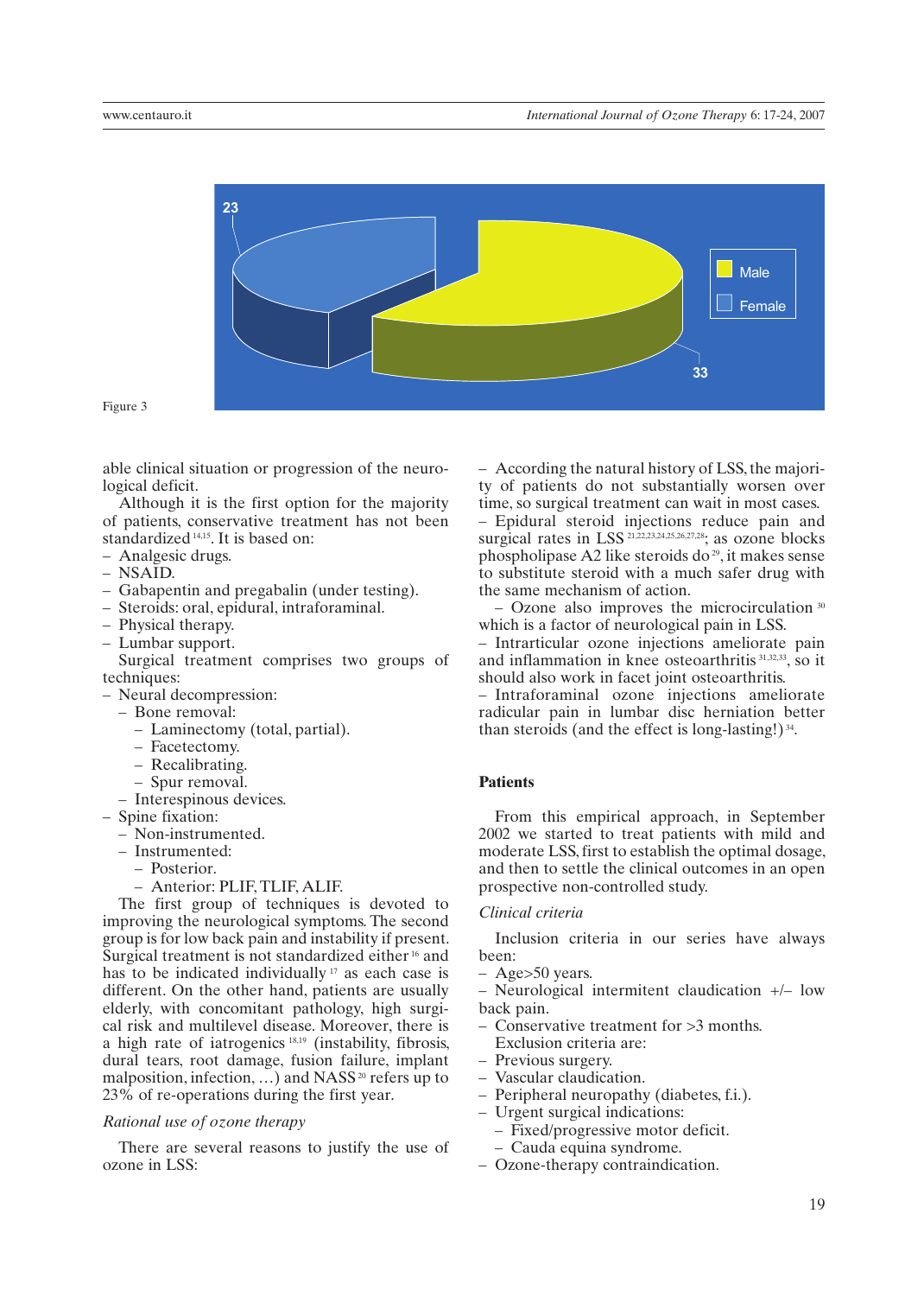

| Levels  | <b>Patients</b> |
|---------|-----------------|
| $L4-L5$ | 4               |
| $L3-L5$ | 10              |
| $L4-S1$ | 14              |
| $L3-S1$ | 26              |
| $L2-S1$ | 4               |

# *Imaging criteria*

Indications are:

– Relative central stenosis (no pedicle shortening):

- Degenerative disc protrusion/spondylosis.
- Flavum ligament hypertrophy.
- Small osteophytes.
- Lateral stenosis:
- Any aetiology but synovial cyst.
- Mixed stenosis (central+lateral):
	- "Three joint" degeneration. Contraindications are:
- Absolute central stenosis.
- No recent fracture related to stenosis.
- No spondylolisthesis greater than grade I.
- No scoliosis greater than 15º.

### *Basic statistics*

From September 2002 to June 2006 I have treated 72 patients with mild and moderate LSS according to the Zurich Claudication Questionaire. From them all, one died of natural causes five months after ending the treatment; 13 have a follow-up of less than one year. I have included in this paper the remainder of the group (58 patients).

Gender, age and level distribution are shown in figures 3, 4 and 5.

# **Method**

#### *Ozone treatment*

I used the SIOOT (Italian Society of Oxygen-Ozone Therapy) protocol 953902 with small modifications; this protocol is widely used in Italy and Spain to treat low back pain and mild lumbar disc herniation:

- ten twice weekly sessions + five weekly sessions. – two periforaminal injections (right and left) per level.
- 2 cc from spinous process No fluoroscopy.
- Local anesthesia.
- 10 cc-20 microgr/ml each injection.

In a preliminary study  $35$  we tested the best dosage between ten and 20 sessions, finding 15 to be the most successful in a homogeneous group of LSS patients.

Only ten patients had 12 sessions because of an asymptomatic clinical situation. I decided not to exclude them from the study, but to see if this group had a different outcome, which it did not.

The original protocol uses intramuscular injections with a 40 mm length needle. I use a spinal 85 mm long needle to reach the foramen by putting the tip of the needle on the most lateral side of the vertebral lamina. You should be careful in this manoeuvre, because you can touch the root with the tip of the needle if you go too laterally; although there is no risk in this, your patient will feel an electric shock.

Figures 6 and 7 show the different distribution of gas depending on the position of the needle.

The ozone generators used were Multiossigen 99 IR and Iral with CE compliance number. All the disposable material was ozone resistant. The syringes used were BD 60 cc and the needles were Spinocan 25G×3½".

### *Follow-up controls*

Patients were followed after the treatment for one, three and six months; then one year (58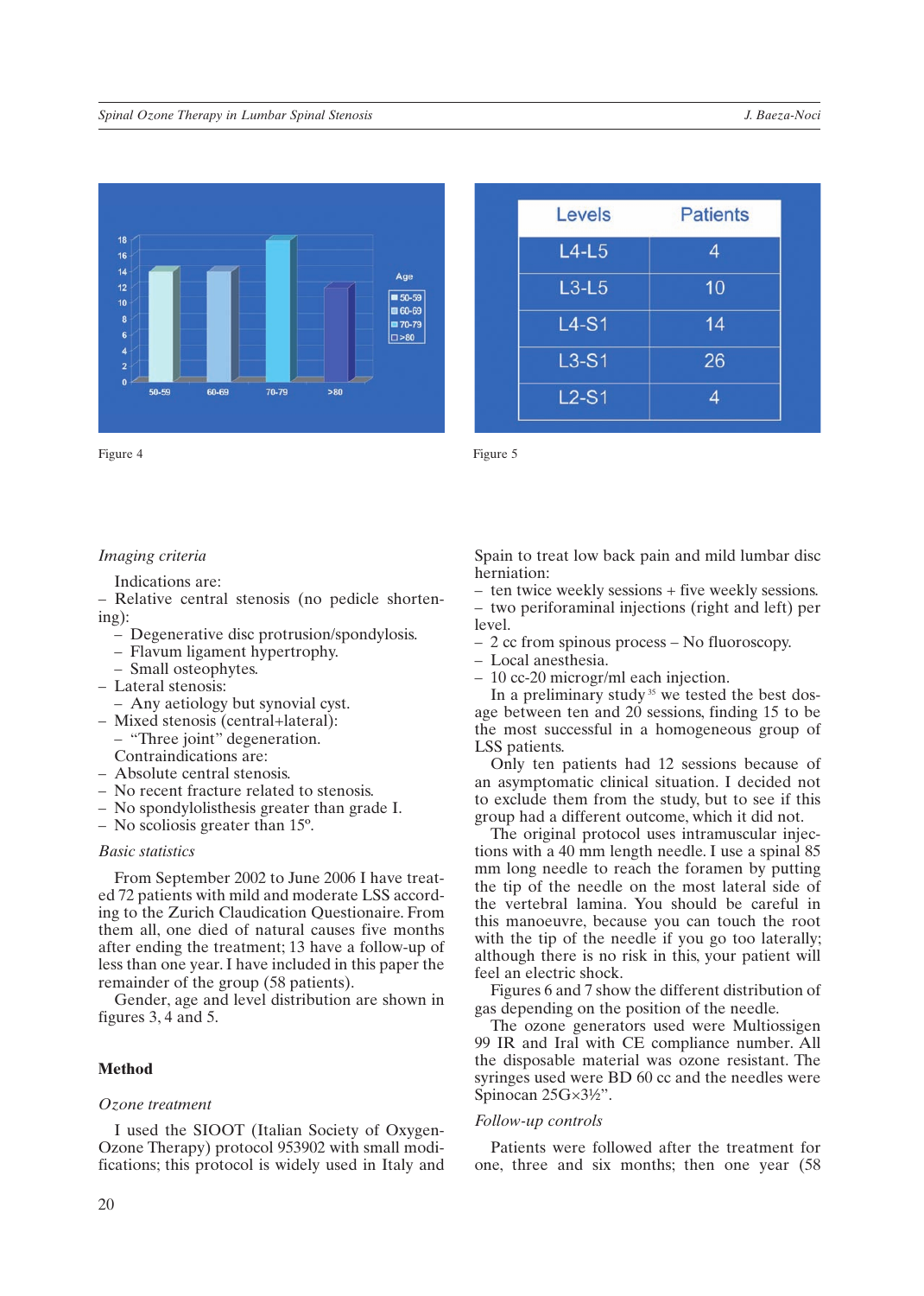

Figure 6 Figure 7



patients), two years (28 patients) and three years (6 patients). This paper makes a short reference to the two-year group, without statistical significance, and no reference to the three-year group.

### *Evaluation scales*

The evaluation of the patients was done previously and in each follow-up control, with three scales:

- Zurich Claudication Questionaire.
- Leg pain VAS.
- Low back pain VAS.

These scales were used since in the time I started the study, the USA FDA department advised them for medical surgical devices in LSS patients as it was the only validated method 36,37. Thus, I should be able to compare clinical outcomes with other papers.

Zurich Claudication Questionaire (ZCQ) is a scale divided into four domains:

- Symptom severity:
	- seven questions (1 to 5 points).
- Physical function:

– five questions (1 to 4 points).

- Satisfaction:
	- six questions (1 to 4 points).

A score of one point means the situation is Excellent (18 points) and four to five points means Very Poor (79 points).

Data between domains should not be added. To show data properly, the punctuation in each domain was divided between the number of questions to be able to compare between them and test the correlation. Due to the fact that the "Symptom severity" domain ranges up to five points, and the other domains range up to four points, the first

original data were corrected to a four point scale, only for graphic representation. VAS ranges from 0 (no pain) to 10 (most un-bearable pain). All data were collected on a form with the patient's ID, date of control and control number. The score was written down by the patient in the waiting room just before the control. Afterwards these data were inserted into a Microsoft Excel-2003 sheet for simple calculations. Statistical analysis was performed over the data with Statgraphics Plus Version 4 standard edition. All software runs on a laptop with Microsoft Windows XP professional SP2.

# **Results**

According to ZCQ, 43 patients were considered excellent and good results, reaching a ZCQ improvement over 60% or 40% respectively. This rate is 74% of success out of the 58 patients evaluated at one year. Baseline ZCQ was 8.78 out of 13, with "Symptoms severity" score of 3.38 (corrected to 2.71 in graphics), "Physical function" score of 2.82 and "Satisfaction" score of 2.58. One month after treatment, the improvement was around 33%. Three months later, the improvement was around 56%, reaching up to 60% at one year follow-up control (figures 8 and 9). If we see the ZQC results at one year, 34 patients (59%) improved over the baseline more than 60%; nine patients (15%) improved between 40% and 60%; three (5%) improved between 21% and 40 % and 12 (21%) improved 20% or less. We considered recurrence those patients (46) with improvement over 20% who worsened significantly and permanently during the follow-up. Four patients (8.7%) fulfilled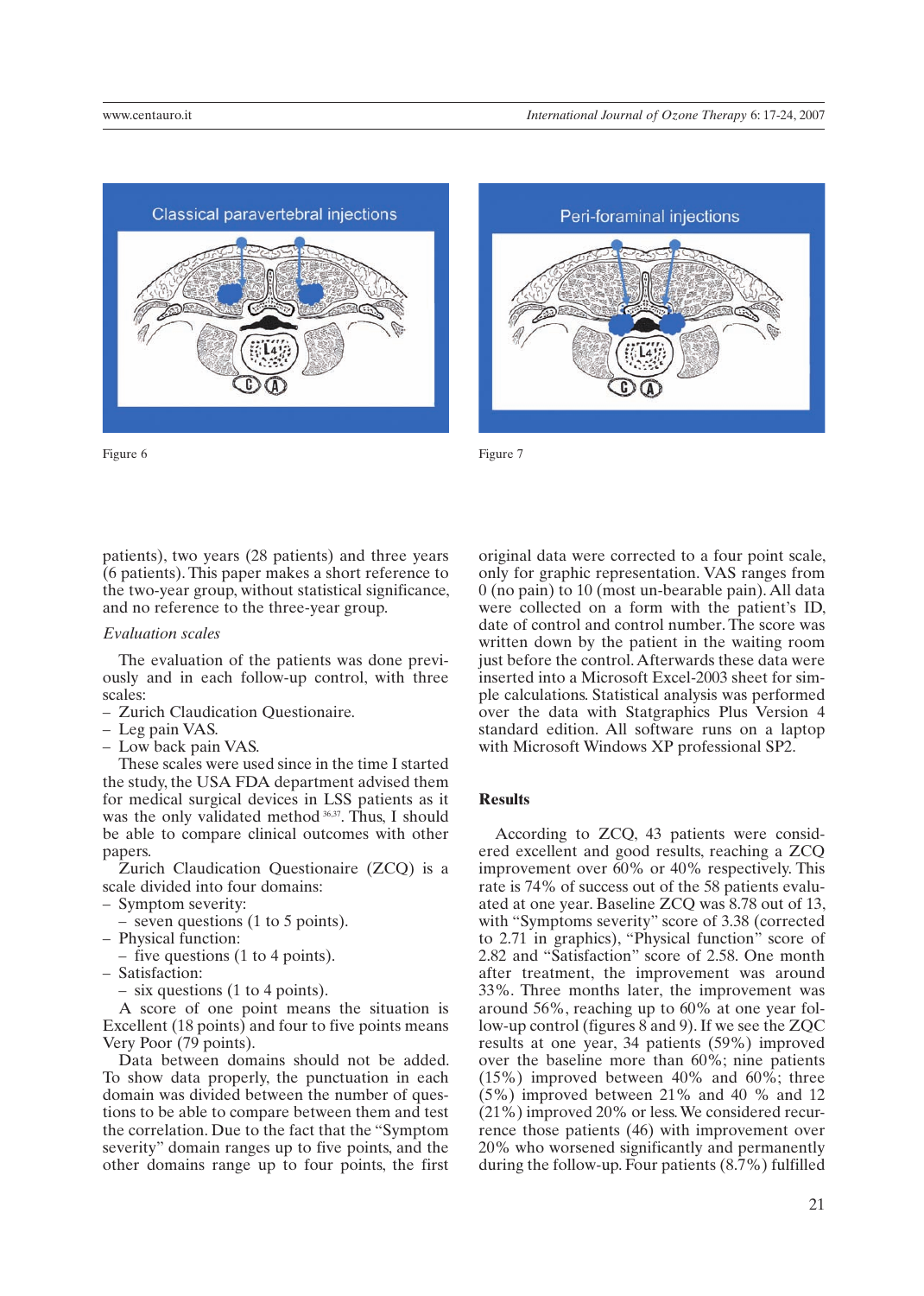

 $p < 0.001$ 

zCQ<sub>mea</sub>









Figure 10 Figure 11

these criteria. One went for surgery; three repeated the treatment. These three patients were not re-included in this study. We considered failure the fair and poor results, with improvement equal to or less than 40%. Twelve patients fulfilled these criteria; three (25%) returned to the baseline situation and went for surgery. VAS improvement reflects the results shown in ZCQ graphics. Low back pain dropped from 6.93 to 0.18 and leg pain from 7.97 to 0.17 (figures 10 and 11). No major complications were observed. No patient abandoned the treatment. There is only one missing case due to death for natural reasons. The 12-session patients group (10 patients) showed no statistically significant difference from the 15-session group (48 patients) regarding ZCQ or VAS results.

# **Discussion**

It is very difficult to compare this cohort with other published series. Most of the surgical papers are retrospective and heterogeneous in techniques

and the good results range from 45% to 86% 38. The scales used also differ so direct matching is not possible 39,40. Katz et Al 41,42,43 refer to clinical outcome of hemilaminectomy in LSS using ZCQ and VAS as evaluation scales. Zucherman et Al 44 compared X-Stop interespinous device vs epidural blocks in a group of 200 patients randomized between the two techniques. Seventy-three per cent had significant improvement at six months; results tended to worsen over time 45, and two-year follow-up showed 63% of significant improvement. Evaluation scales were ZCQ and VAS. Inclusion and exclusion criteria are nearly the same as those in this study, so the results can be compared. The complications rate is the most important goal of ozone therapy compared with any paper on non-conservative treatment. Surgical reoperations range from 10-23%. The length of the treatment is around two months. No patient abandoned the treatment in our series, but it would be useful to shorten the treatment without worsening the results. A higher ozone concentration may help, but the higher the ozone concentration used,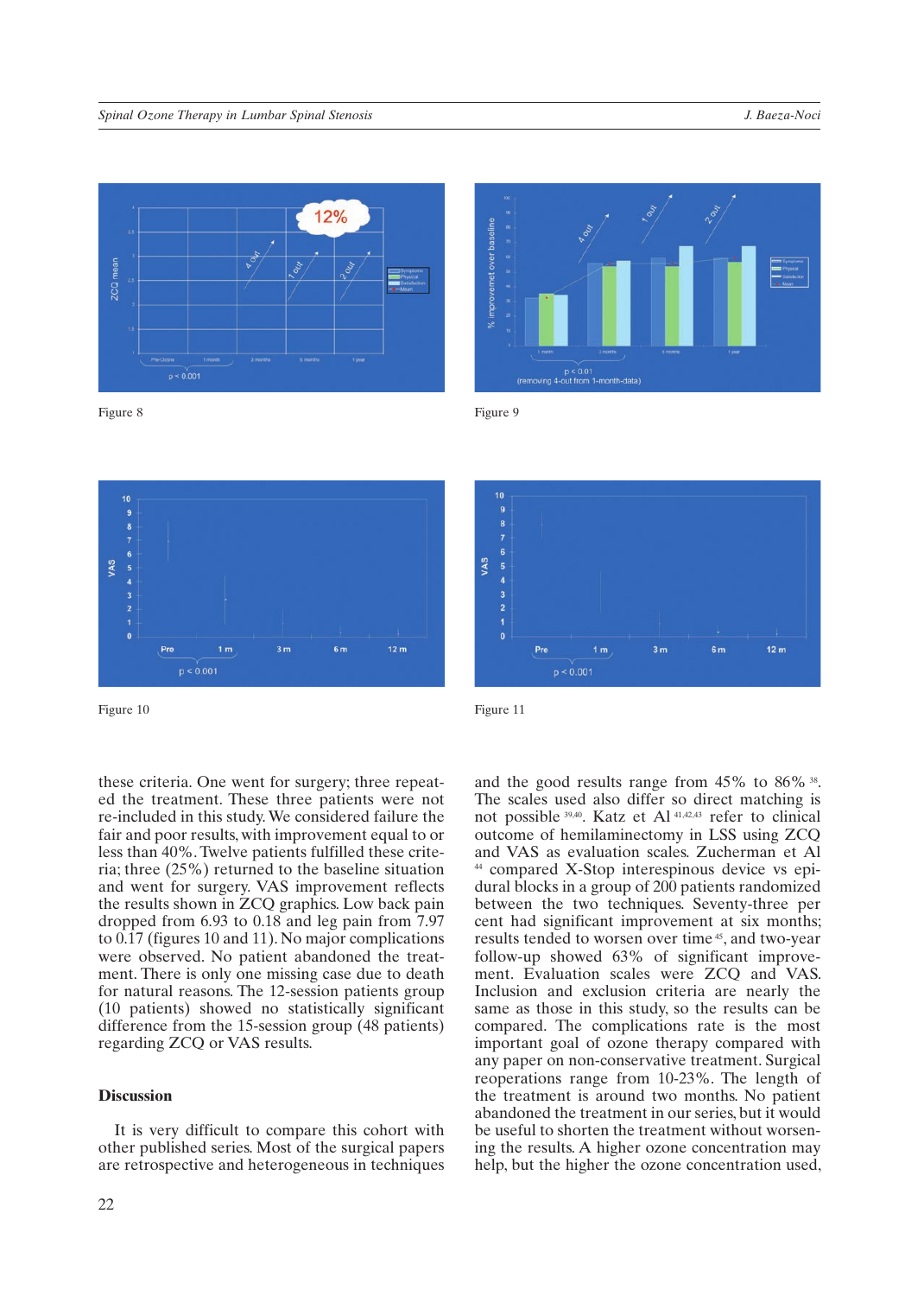the greater the pain during the injection. A recent paper by Bonetti et Al 46 showed an improvement in LSS with intraforaminal injection. Direct comparison between these two techniques may help to establish an optimal treatment.

### **Conclusion**

Seventy-four per cent of patients improved significantly (excellent and good results) from the baseline after one year. Peak improvement was achieved in the first six months after treat-

### **References**

- 1 Portal A: Cours d'anatomie médicale. A. Gimeno (Ed), Paris: Badouin, 1973.
- 2 Verbiest H: Sur certaines formes rares de compression de la queue de cheval. In: Maloine (Ed): Hommage a Clovis Vincent. Paris 1949: 161-174.
- 3 Taylor VM, Deyo RA, Cherkin DC et Al: Low back pain hospitalizations: Recent United States trends and regional variations. Spine 19: 1207-13, 1994.
- 4 Santiago FR, Milena GL, Herrera RO et Al: Morphometry of the lower lumbar vertebrae in patients with and without low back pain. Eur. Spine J. 10: 228-33, 2001.
- 5 Verbiest H: Neurogenic intermittent claudication. With special reference to stenosis of the lumbar vertebral canal. New York, North Holland/American Elsevier 1976.
- 6 Cramer GD, Cantu JA, Dorsett RD et Al: Dimensions of the lumbar intervertebral foramina as determined from the sagittal plane magnetic resonance imaging scans of 95 normal subjects. Manipulative Physiol. Ther 26: 160-70, 2003.
- 7 Andersson GBJ, McNiell TW: Definition and Classification of Lumbar Spinal Stenosis. In: Andersson GBJ, McNeill TW (Ed): Lumbar Spinal Stenosis, New York 1991: 11.
- 8 Arnoldi CC, Brodsky AE, Cauchoix J et Al: Lumbar spinal stenosis and nerve root entrapment syndromes. Definition. Clin. Orthop 115: 4-5, 1976.
- Yong-Hing K, Kirkaldy-Willis WH: The pathophysiology of degenerative disease of the lumbar spine. Orthop. Clin. North Am. 14: 491-504, 1983.
- 10 Botwin KP, Gruber RD: Lumbar spinal stenosis: anatomy and pathogenesis. Phys. Med. Rehabil. Clin. North Am. 14: 1-15, 2003.
- 11 Truumees E: Spinal stenosis: pathophysiology, clinical and radiologic classification. Instr. Course Lect. 54: 287-302, 2005.
- Johnsson KE, Rosen I, Uden A: The natural course of lumbar spinal stenosis. Clin. Orthop 279: 82-6, 1992.
- 13 Atlas SJ, Keller RB, Wu YA et Al: Long-term outcomes of surgical and nonsurgical management of lumbar spinal stenosis: 8 to 10 year results from the maine lumbar spine study. Spine 30: 936-43, 2005.
- 14 Zdeblick TA: The treatment of degenerative lumbar disorders: a critical review of the literature. Spine 20-Suppl: 126S-137S, 1995.
- 15 Bridwell KH: Lumbar spinal stenosis. Diagnosis, management, and treatment. Clin. Geriatr. Med. 10: 677-701, 1994.
- 16 Grabias S: Current concepts review: The treatment of spinal stenosis. J. Bone Joint Surg 62A: 308-13, 1980.
- 17 Larequi-Lauber T, Vader JP, Burnand B et Al: Appropriateness of indications for surgery of lumbar disc hernia and spinal stenosis. Spine 22: 203-9, 1997.
- 18 Deyo RA, Ciol MA, Cherkin DC et Al: Lumbar spinal fusion: A cohort study of complications, reoperations, and re-

ment. The rate of recurrence was 8.7 at one year, over 79% of patients with excellent, good and fair results. My major concern is long-term recurrence to be able to establish a long-term prognosis in case of initial success. We know from the literature that there is a positive evolution of LSS in around 15% of patients, so this technique may be useful for treating patients with mild and moderate LSS according to ZCQ. A randomized controlled study directly comparing treated and non-treated patients, or ozone therapy versus other strong validated treatments, would be necessary to confirm these results.

source use in the Medicare population. Spine 18: 1463-70, 1993.

- 19 Deyo RA, Cherkin DC, Loeser JD et Al: Morbidity and mortality in association with operations on the lumbar spine. J. Bone Joint Surg 74A: 536-43, 1992.
- 20 Hu RW, Jaglal S, Axcell T et Al: A Population-Based Study of Reoperations After Back Surgery. Spine 17: 2265-71, 1997.
- 21 Hoogmartens M, Morelle P: Epidural injections in the treatment of spinal stenosis. Acta Orthop. Belg. 53: 409-11, 1987.
- 22 Rosen CD, Kahanovitz N, Bernstein R et Al.: A retrospective analysis of the efficacy of epidural steriod injections.' Clin. Orthop 228: 270-2, 1988.
- 23 Rydevik B, Cohen DB, Kostuik JP: Spine epidural steroids for patients with lumbar spinal stenosis. Spine 22: 2313-7, 1997.
- 24 Rosenberg SK, Grabinsky A, Kooser C et Al: Effectiveness of transforaminal epidural steroid injections in low back pain: a one year experience. Pain Physician 5: 266-70, 2002.
- 25 Boswell MV, Hansen HC, Trescot AM et Al: Epidural steroids in the management of chronic spinal pain and radiculopathy. Pain Physician 6: 319-34, 2003.
- 26 Abdi S, Datta S, Lucas LF: Role of epidural steroids in the management of chronic spinal pain: a systematic review of effectiveness and complications. Pain Physician 8: 127-43, 2005.
- 27 Ng L, Chaudhary N, Sell P: The efficacy of corticosteroids in periradicular infiltration for chronic radicular pain: a randomized, double-blind, controlled trial. Spine 30: 857- 62, 2005.
- 28 Boswell MV, Shah RV, Everett CR et Al: Interventional techniques in the management of chronic spinal pain: evidence-based practice guidelines. Pain Physician 8: 1-47, 2005.
- 29 Bocci V: Ozone a new medical drug. Springer, Dordretch 2005.
- 30 Bocci V, Paulesu L: Studies on the biological effects of ozone. Haematologica 75: 510-7, 1990.
- 31 Moretti B, Lanzisera R, Morese  $A: O<sub>2</sub>-O<sub>3</sub>$  vs chondroprotectors in the treatment of osteoarthritis of the knee. Rivista Italiana di Ossigeno-Ozonoterapia 3: 65-72, 2004.
- 32 Riva Sanseverino E: Knee-joint disorders treated by oxygen-ozone therapy. Europa Medicophysica 25: 163-170, 1989.
- 33 Gheza G, Bissolotti L: Intra-articular oxygen-ozone injection for knee disease. Proposed guidelines. Rivista Italiana di Ossigeno-Ozonoterapia 2: 63-66, 2003.
- 34 Bonetti M, Fontana A, Cotticelli B: Intraforaminal  $O_2-O_3$ versus periradicular steroidal infiltrations in lower back pain: Randomized Controlled Study. Am. J. Neuroradiol. 26: 996-1000, 2005.